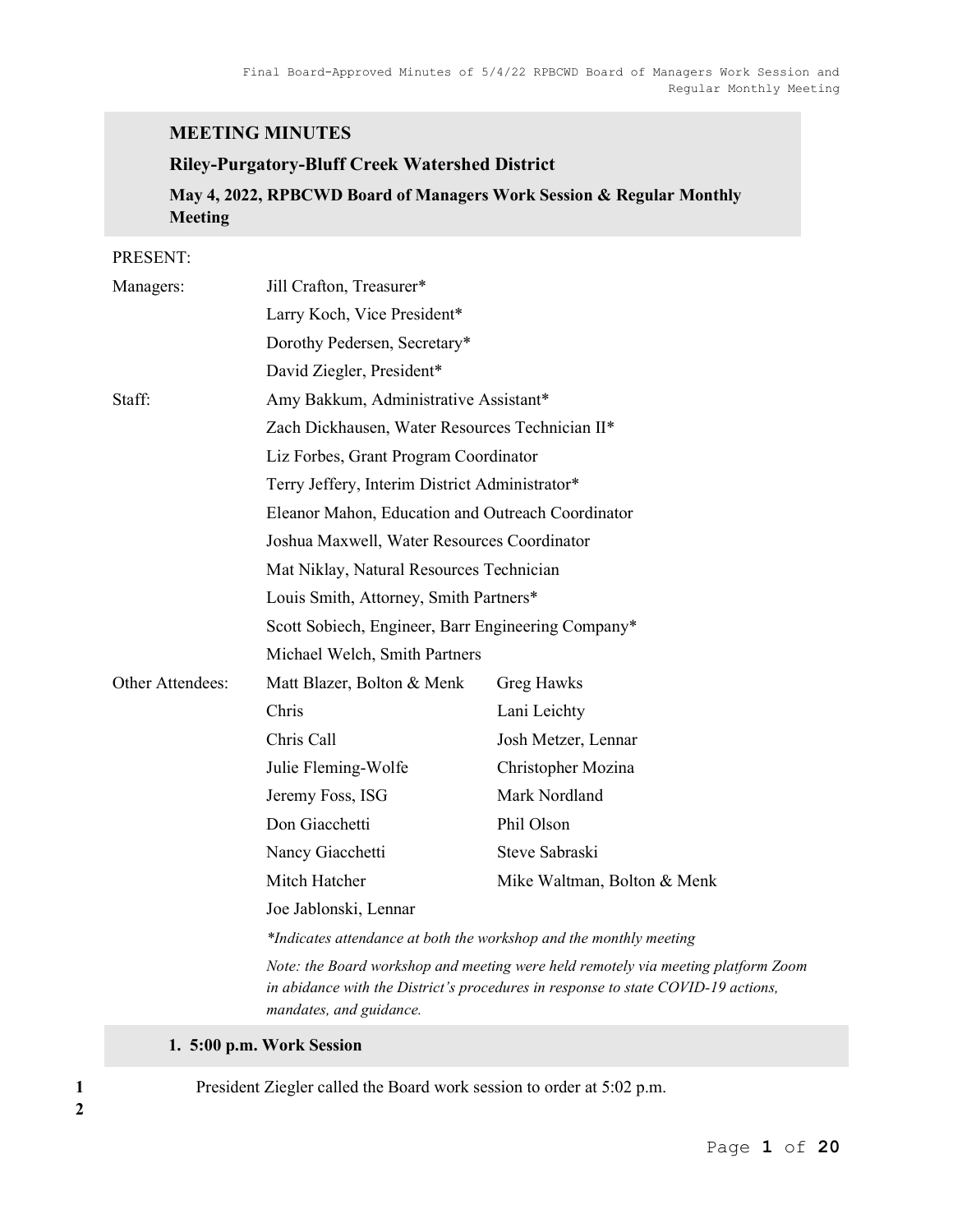| 3<br>4<br>5<br>6<br>7                              | <b>Regulatory Program</b><br>a.<br>Interim Administrator Jeffery said the intent of this work session is to get all the<br>managers to understand the regulatory program and things the District can and cannot do<br>and to discuss the District's rules and get a clear understanding of what the managers<br>want to see regarding the District's rules.                                                                                                                                                                                                                                                                                                                                                                                                                                                     |
|----------------------------------------------------|-----------------------------------------------------------------------------------------------------------------------------------------------------------------------------------------------------------------------------------------------------------------------------------------------------------------------------------------------------------------------------------------------------------------------------------------------------------------------------------------------------------------------------------------------------------------------------------------------------------------------------------------------------------------------------------------------------------------------------------------------------------------------------------------------------------------|
| 8<br>9<br>10<br>11<br>12<br>13<br>14               | Interim Administrator Jeffery shared a PowerPoint presentation and reviewed the<br>categories of resource protection tools at the District's disposal. Attorney Welch<br>reviewed the regulatory authority delegated to the District via statute. He went through<br>the 1955 Watershed Law and the purposes and powers designated from it. He talked<br>about the 1982 Metropolitan Surface Water Management Act, which established a<br>framework for identifying the necessary standards of criteria to protect water resources to<br>prevent flooding and implement them collaboratively and efficiently with the cities.                                                                                                                                                                                   |
| 15<br>16<br>17                                     | Attorney Welch explained the Metropolitan Surface Water Management Act still<br>maintains the principle of limited specific powers. He listed what the District can do<br>under its regulatory authority:                                                                                                                                                                                                                                                                                                                                                                                                                                                                                                                                                                                                       |
| 18                                                 | Require permits                                                                                                                                                                                                                                                                                                                                                                                                                                                                                                                                                                                                                                                                                                                                                                                                 |
| 19                                                 | Inspect properties                                                                                                                                                                                                                                                                                                                                                                                                                                                                                                                                                                                                                                                                                                                                                                                              |
| 20                                                 | Issue notices<br>٠                                                                                                                                                                                                                                                                                                                                                                                                                                                                                                                                                                                                                                                                                                                                                                                              |
| 21                                                 | Issue compliance orders - a temporary authority of staff                                                                                                                                                                                                                                                                                                                                                                                                                                                                                                                                                                                                                                                                                                                                                        |
| 22                                                 | Fix and charge $-$ draw on the financial assurance                                                                                                                                                                                                                                                                                                                                                                                                                                                                                                                                                                                                                                                                                                                                                              |
| 23                                                 |                                                                                                                                                                                                                                                                                                                                                                                                                                                                                                                                                                                                                                                                                                                                                                                                                 |
| 24<br>25<br>26<br>27<br>28<br>29                   | Attorney Welch said watersheds can require bonds and draw on them to fix items<br>identified in a compliance order. Attorney Welch said watershed district rules are the<br>critical, mandated link from the District's Plan to action. He said the regulatory program<br>is a tremendous tool for achieving action achieving those policies. Attorney Welch stated<br>the District's rules establish performance standards and are governed by procedural steps<br>for implementation.                                                                                                                                                                                                                                                                                                                         |
| 30<br>31<br>32<br>33<br>34<br>35<br>36<br>37<br>38 | Manager Pedersen asked if there are boundaries to performance standards. Attorney<br>Welch said the standards can be stricter than state law and everything the District does<br>has to be based in sound science and hydrological analysis. Manager Pedersen asked<br>what happens in the case the District uses cutting edge science. Attorney Welch said the<br>District can use cutting edge science, but there should be sound legal basis and<br>considerations of practical reality. Attorney Welch added it's incumbent on the watershed<br>districts to have the latest, greatest science, but it has to be sound. He explained the Board<br>can't make arbitrary and capricious decisions and that is a standard in state law for the<br>kinds of decisions the Board makes on permits and variances. |
| 39<br>40<br>41                                     | Manager Pedersen asked what if the cities don't like the performance standards the<br>District sets. She said it seems the cities decide what they want to do and how they want<br>to do it, and they can try to force the District to accept it. Attorney Welch said cities can                                                                                                                                                                                                                                                                                                                                                                                                                                                                                                                                |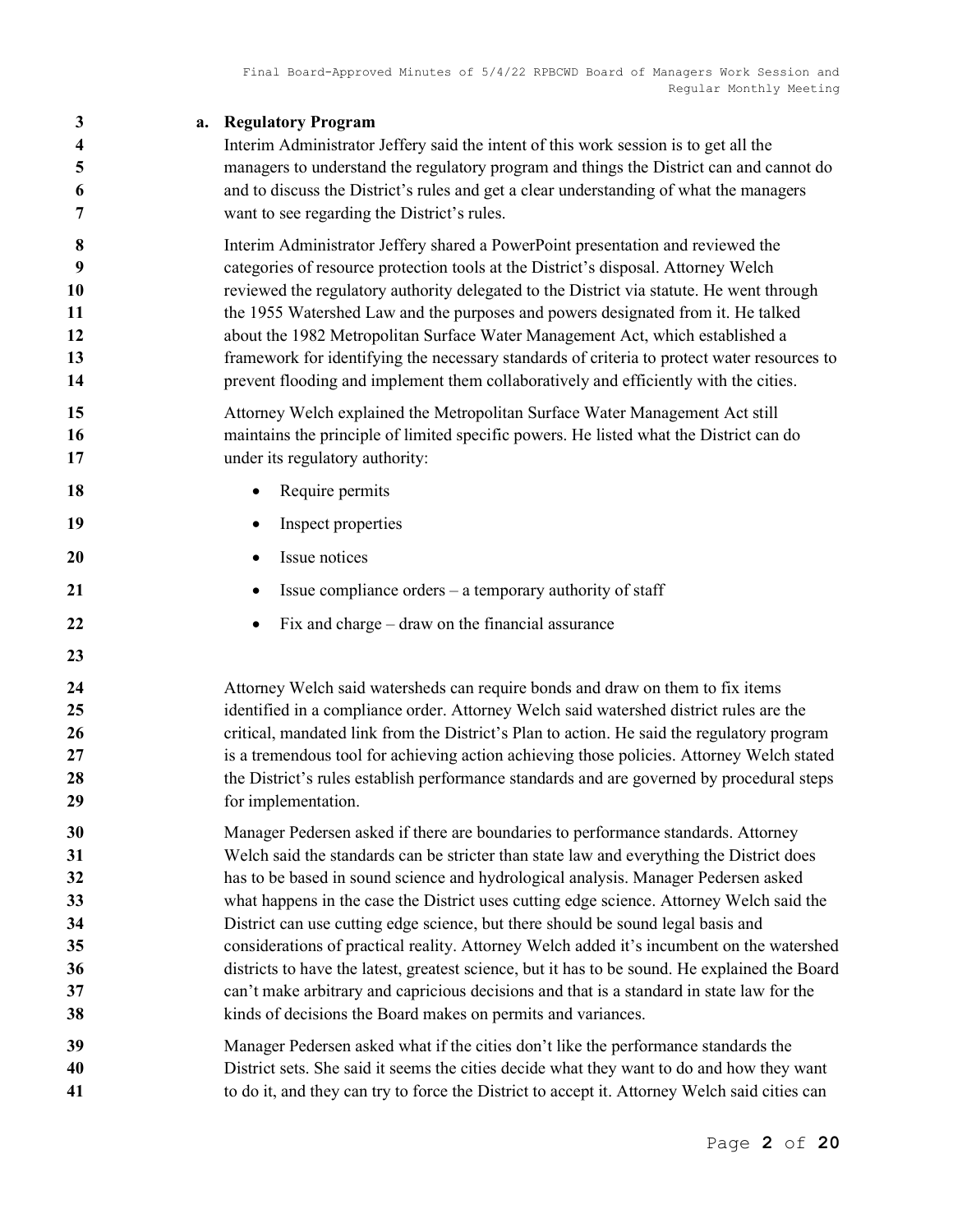- make those decisions in terms of land use and but not in terms of standards and criteria for protection of water resources because the District sets those in its plan. Manager Crafton said cities and districts working collaboratively is a better approach. Attorney Welch said a collaborative approach is what was envisioned and prescribed in the Metropolitan Surface Water Act Chapter 103B and is the approach favored by the state entity.
- Interim Administrator Jeffery said the direction needed is to identify how the District can make its regulatory program as efficient and protective as possible and how to decide which of those two sides to tip to where they are incongruent.
- Manager Koch asked if staff would go through each of the Districts rules, as he wants to understand the scope of each rule. Interim Administrator Jeffery said that's a good idea to do sometime and noted tonight staff plans to go through a few projects that are 54 illustrative of some of the issues the District is seeing with its rules. He said these projects prompted comments and raised concerns from the managers. He said staff can 56 come back at a future time to go through the rules.
- Manager Pedersen said she would like staff to bring the most critical rules issues to the 58 Board first. Manager Koch said he would like to know for each of the District's rules what is its purpose, what is the District trying to accomplish, what is the reason for the criteria, and what are the rule's limitations. He said this will help put context around the rules.
- Manager Crafton said she has watched permits come through for years and the District's rules are focused on certain things like rate control. She said she thought the intent of the District's rules was to improve things. Manager Crafton said a source of frustration for her is that now more is known about how the nature works and how the system should work and the District isn't making things better. She wants to know how the District can use new science. President Ziegler responded to Manager Crafton's comments about rate and runoff controls. He said he thinks the District is doing a lot of good, but he doesn't think the District is doing enough.
- President Ziegler said a sore point for him is the District's restricted site rules. He said the managers and staff were thinking of liner projects when that rule was put in place, but developers are using the restricted site rules to cram more things on a lot than seems logical. Manager Ziegler said he thinks the District should be pushing green space and prairie lawns rather than turf lawns. He said the District can't easily limit turf lawns but can limit runoff requirements.
- Manager Koch commented on the difficulty of returning to a pre-settlement condition and said he thinks the District is successful in not making things worse. He said these are big issues and he wants to make things better but also be practical.
- Engineer Sobiech commented that when the District reinstated its rules, the Board at the 80 time implemented the MIDS standard. He said the underlying basis of the MIDS standard 81 is trying to mimic hydrology that occurred under pre-settlement conditions. Engineer 82 Sobiech said that approach works really well when you have soils that infiltrate. He said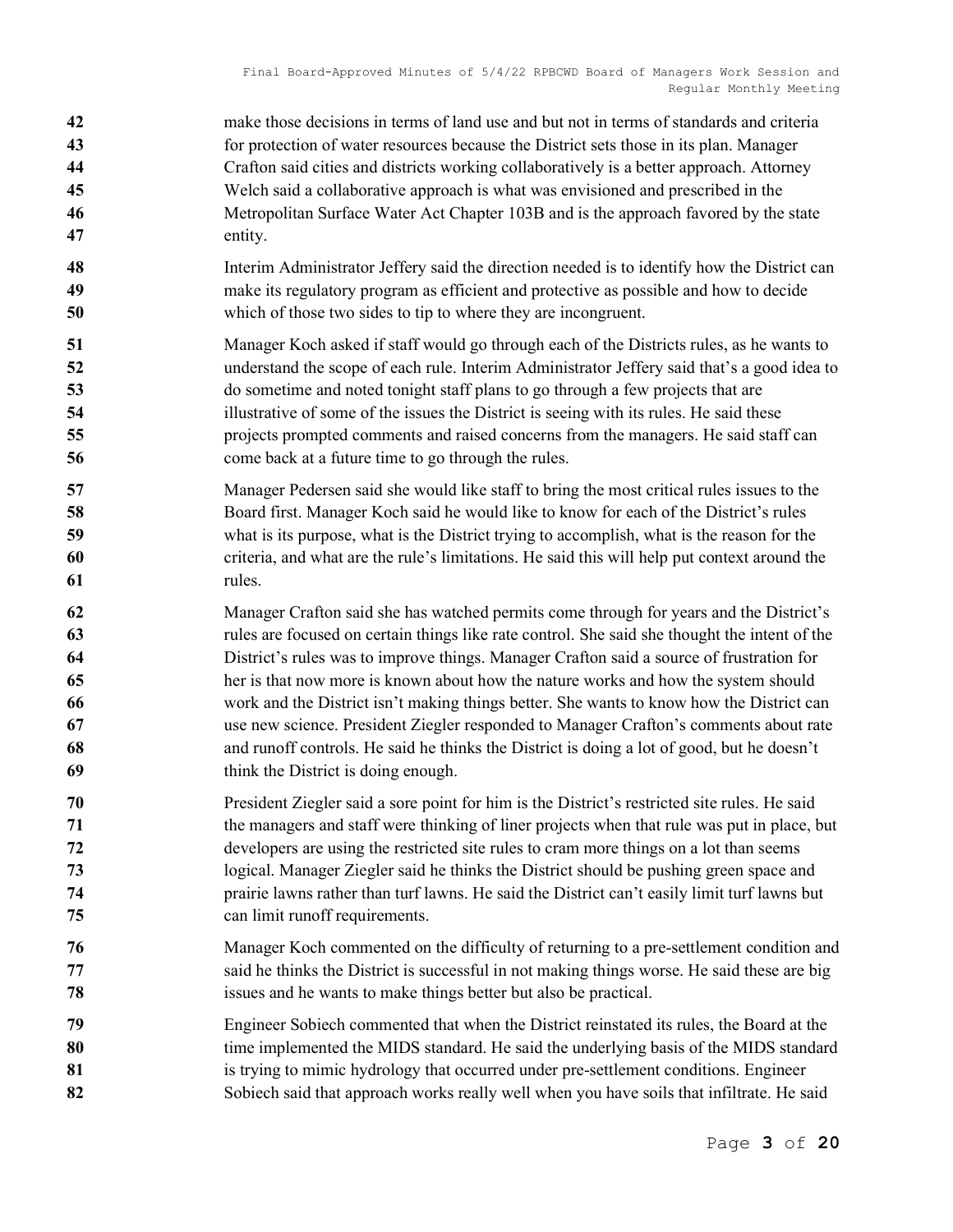| 83                | when there are clay soils, that approach won't work to mimic those pre-settlement                                                                                        |
|-------------------|--------------------------------------------------------------------------------------------------------------------------------------------------------------------------|
| 84                | conditions. He said the question is whether something different should be done to better                                                                                 |
| 85                | protect the resource.                                                                                                                                                    |
| 86                | Attorney Welch said he doesn't think the District's regulatory program is allowing losses                                                                                |
| 87                | or even just holding the line.                                                                                                                                           |
| 88                | Attorney Welch commented the Board should inform staff of the Board's priorities and                                                                                     |
| 89                | staff will consider that information and figure out how to make the rules work based on                                                                                  |
| 90                | those priorities.                                                                                                                                                        |
| 91                | Interim Administrator Jeffery said he thinks staff has a good idea of where the managers                                                                                 |
| 92                | want to go, and he shared a tentative timeline for the District's rules revision process                                                                                 |
| 93                | starting with tonight's workshop and extending to June 7, 2023. He said he will share this                                                                               |
| 94                | timeline with the managers and post it on the District website. He asked managers to let                                                                                 |
| 95                | him know if they have feedback about it.                                                                                                                                 |
| 96                | Manager Koch raised the idea of the District putting in place both carrots and sticks and                                                                                |
| 97                | the idea of knowing the watershed's geology.                                                                                                                             |
| 98                | Interim Administrator Jeffery said he recommends having Attorney Welch included in all                                                                                   |
| 99                | the rules conversations during this process, so he can hear the information first hand. The                                                                              |
| 100               | managers indicated their consent to the recommendation.                                                                                                                  |
| 101<br>102        | The workshop ended at 5:32 p.m.                                                                                                                                          |
|                   | 2. Call to Order of Regular Monthly Meeting                                                                                                                              |
| 103<br>104<br>105 | President Ziegler called to order the Wednesday, May 4, 2022, Board of Managers Regular<br>Meeting at 7:01 p.m. The meeting was held remotely via meeting platform Zoom. |
|                   | 3. Approval of Agenda                                                                                                                                                    |
| 106               | Manager Crafton moved to approve the agenda as presented. Manager Pedersen seconded the                                                                                  |
| 107               | motion. Manager Koch asked to discuss the staff report, engineer report, and construction                                                                                |
| 108               | inspection report during the manager discussion items but leave them on the Consent Agenda. He                                                                           |
| 109               | requested moving items 7e, 7h, 7i, 7j, and 7k off the Consent Agenda. Manager Pedersen and                                                                               |
| 110               | Manager Crafton accepted the friendly amendment.                                                                                                                         |
| 111               | Upon a roll call, the motion carried 4-0 as follows:                                                                                                                     |
| 112               |                                                                                                                                                                          |

| Manager | Action |
|---------|--------|
| Crafton | Aye    |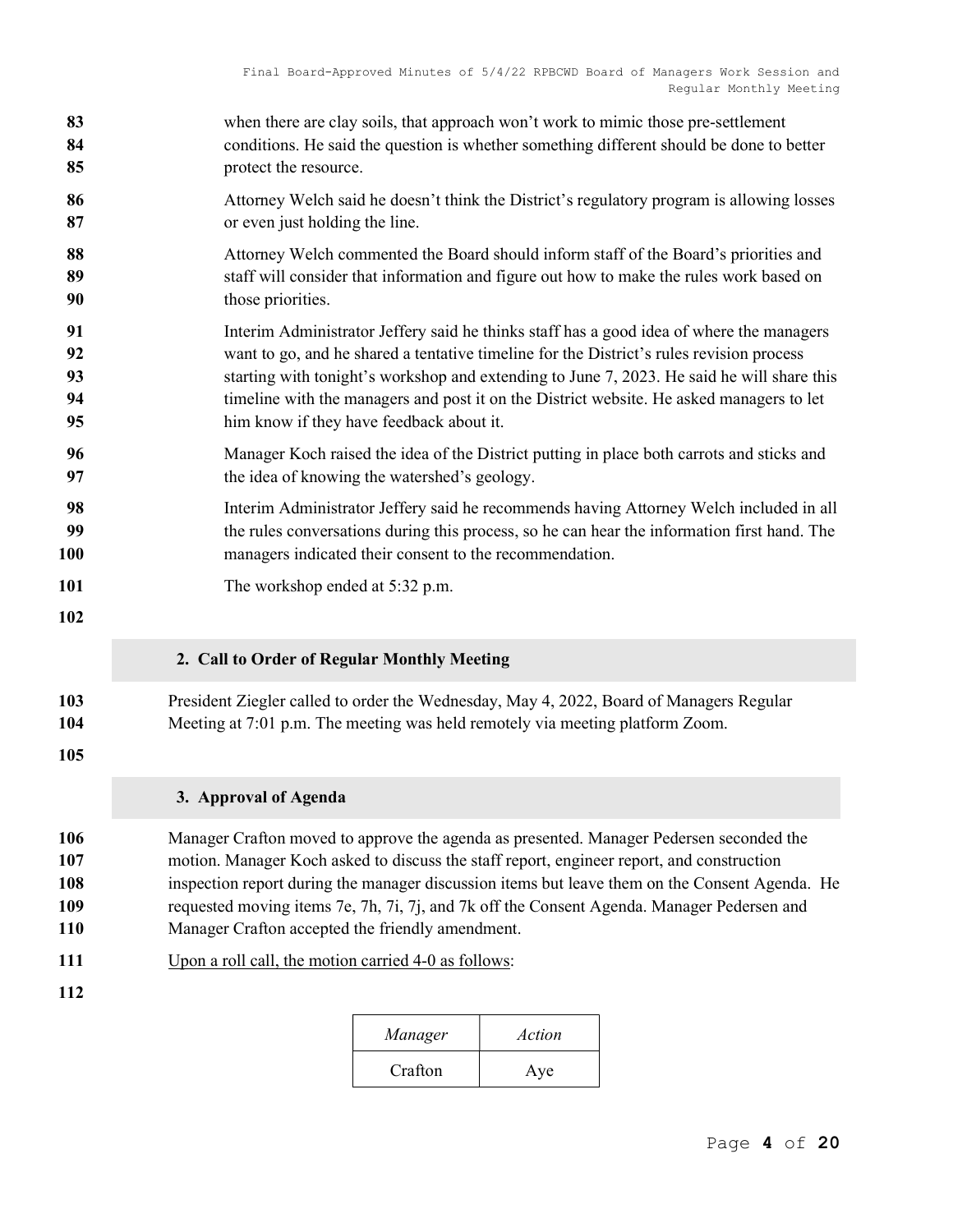| Koch     | Aye |
|----------|-----|
| Pedersen | Aye |
| Ziegler  | Aye |

#### 4. Matters of General Public Interest

| 114 | No matters of general public interest were raised. |  |
|-----|----------------------------------------------------|--|
| 115 |                                                    |  |

## 5. Reading and Approval of Meeting Minutes

# 116 a. April 6, 2022, RPBCWD Board of Managers Regular Monthly Meeting

| 117 | Manager Crafton moved to approve the minutes of the April 6, 2022, Board of Managers       |
|-----|--------------------------------------------------------------------------------------------|
| 118 | Regular Meeting. Manager Pedersen seconded the motion. Manager Crafton noted an            |
| 119 | attendee's name was listed twice. Manager Crafton noted an edit on line 109 to replace the |
| 120 | word "do" with "provide.". She asked for a change on line 202 to replace "acknowledge"     |
| 121 | with "suggested." Manager Crafton asked for a change on line 203 to replace "federal"      |
| 122 | with "tribal nation partners." Manager Pedersen accepted the edits at friendly             |
| 123 | amendments. Upon a roll call vote, the motion carried 4-0:                                 |

#### 124

| Manager  | Action |
|----------|--------|
| Crafton  | Aye    |
| Koch     | Aye    |
| Pedersen | Aye    |
| Ziegler  | Aye    |

125

# 6. CAC 126 a. Report and CAC Minutes 127 No CAC report presented. 128 129 b. Confirm Board Representative for May 16th CAC Meeting 130 Manager Pedersen volunteered to be the Board representative at the CAC's May 16<sup>th</sup> 131 meeting.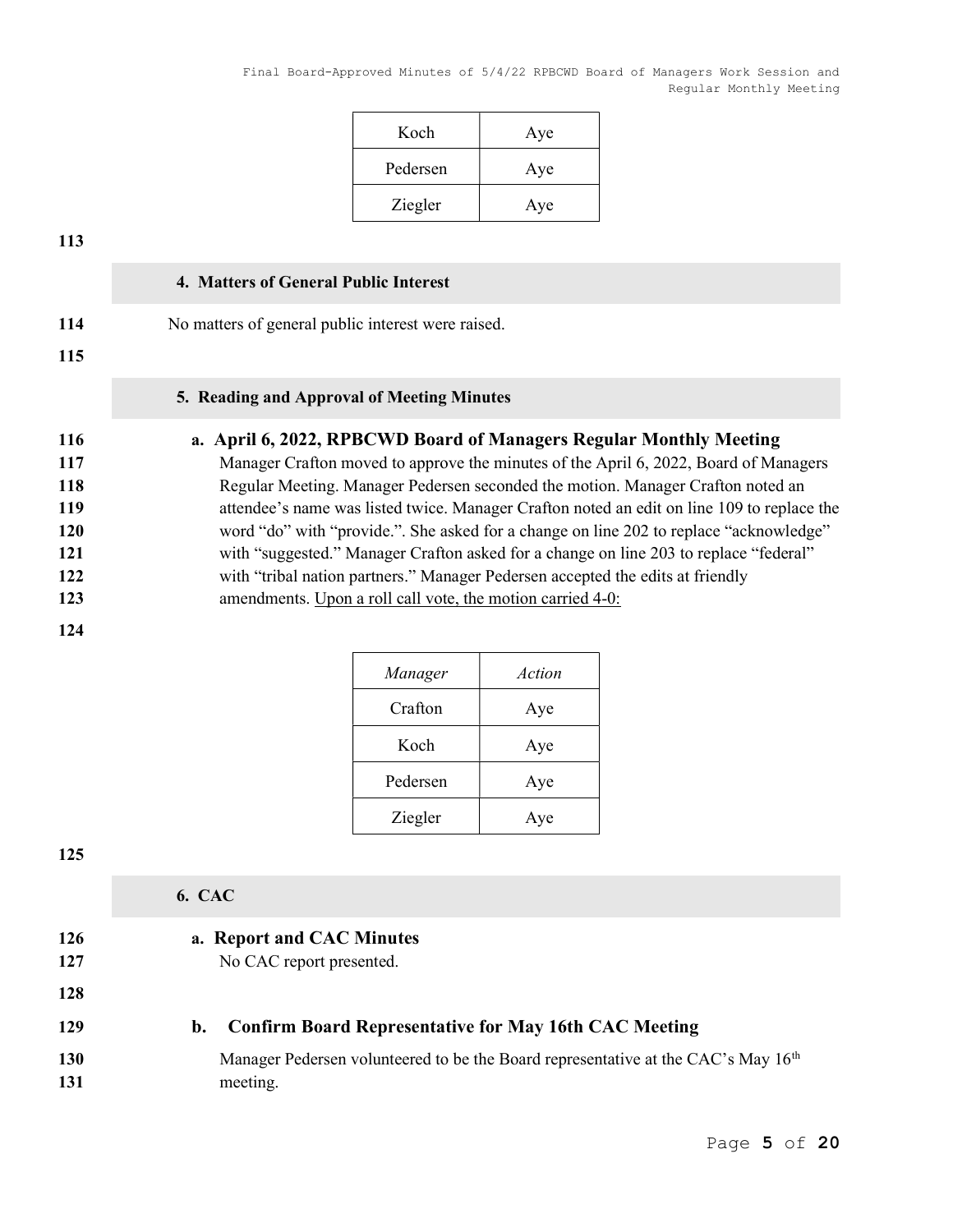## 7. Consent Agenda

President Ziegler listed the items remaining on the Consent Agenda. Manager Koch moved to 134 adopt the resolution 22-037 as presented with the addition to the resolution the consent agenda items as President Ziegler just listed and that those items be inserted in the formal resolution. 136 Manager Pedersen seconded the motion.

Upon a roll call vote, the motion carried 4-0 as follows:

| Manager  | Action |
|----------|--------|
| Crafton  | Aye    |
| Koch     | Aye    |
| Pedersen | Aye    |
| Ziegler  | Aye    |

The Consent Agenda included items 7a – Adopt Resolution 22-037 to approve consent agenda, 7b – Accept April staff report, 7c -Accept April engineer's report, 7d – Accept April construction 142 inspection memo, 7f – Approve Permit 2022-005 Cunningham 2<sup>nd</sup> Addition as presented in the proposed Board action section of the permit review report, and 7g – Approve Permit 2022-026 Chapel Hill Expansion as presented in the proposed Board action section of the permit review report.

|                   | 8. Action Items                                                                                                                                                         |  |
|-------------------|-------------------------------------------------------------------------------------------------------------------------------------------------------------------------|--|
| 146<br>147<br>148 | a. Items Pulled from Consent Agenda<br>Approve Permit 2021-078 Mattson Shoreline as Presented in the<br>i.<br>Proposed Board Action Section of the Permit Review Report |  |
| 149               | Manager Koch asked if the applicant is doing extensive work and asked what                                                                                              |  |
| 150               | triggered the District's rule. Interim Administrator Jeffery said the District's                                                                                        |  |
| 151               | rule is triggered because proposed project includes work at or below OHW. He                                                                                            |  |
| 152               | said the floodplain and erosion control come into effect.                                                                                                               |  |
| 153               | Manager Koch asked if anything is being done with respect to the rainwater                                                                                              |  |
| 154               | flowing down from the house to the lake. Engineer Sobiech said the applicant is                                                                                         |  |
| 155               | proposing the shoreline stabilization and minor landscaping in the area,                                                                                                |  |
| 156               | upgrading from the rip rap. He said there are no proposed stormwater BMPs,                                                                                              |  |
| 157               | which aren't required because the project doesn't trigger the District's                                                                                                |  |
| 158               | stormwater rule.                                                                                                                                                        |  |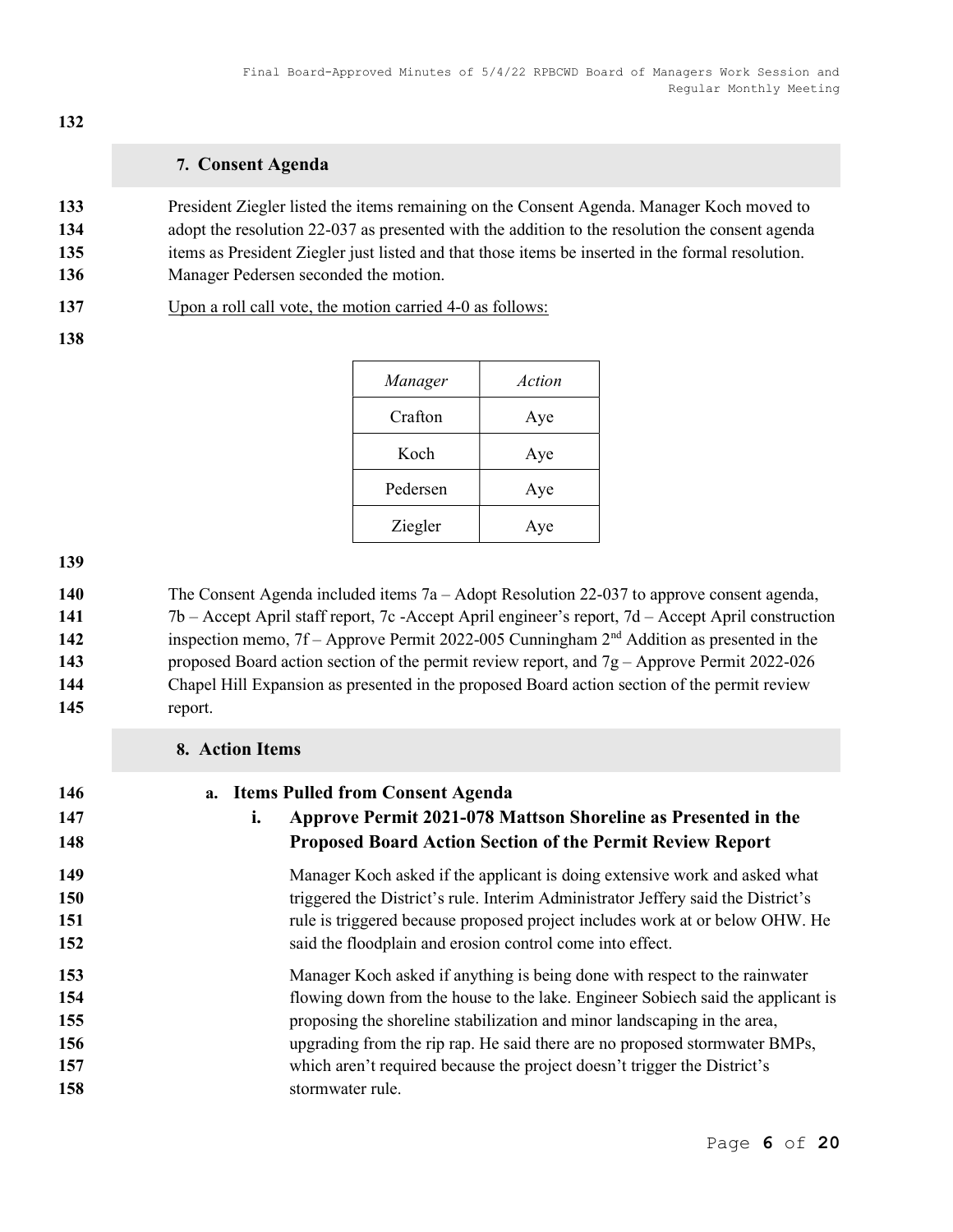159 Manager Koch said he would like the Board to discuss at the District's rules 160 workshop the topic of storm water runoff toward lakes and the idea of requiring 161 some type of BMP when considering shoreline changes.

162 Manager Koch moved to adopt the resolution set forth in the staff report for 163 Permit 2021-078. Manager Pedersen seconded the motion. Upon a roll call vote, 164 the motion carried 4-0 as follows:

166 167

| Manager  | Action |
|----------|--------|
| Crafton  | Aye    |
| Koch     | Aye    |
| Pedersen | Aye    |
| Ziegler  | Aye    |

168 ii. Adopt Resolution 22-038 to Grant Administrator Authority to 169 Facilitate Entry into Minnesota State Retirement System Retirement 170 Plans

171 Manager Koch said his issue is he thinks the Board should have the applications 172 filled out and completed or this resolution should be amended to specify what 173 the Board is approving on that basis.

174 Manager Koch moved to adopt Resolution 22-038 with the amendment that 175 staff complete the application forms and bring back to the Board for approval at 176 its May 11<sup>th</sup> meeting. Interim Administrator Jeffery said it would be helpful to 177 have clarification from the Board about the options available in the plans.

178 Manager Koch amended his motion to move to direct Interim Administrator 179 Jeffery complete the form based on his recommendations and bring it to the 180 Board at its May 11<sup>th</sup> meeting. Manager Pedersen seconded the motion. Upon a 181 roll call vote, the motion carried 4-0 as follows:

| Manager  | Action |
|----------|--------|
| Crafton  | Aye    |
| Koch     | Aye    |
| Pedersen | Aye    |
| Ziegler  | Aye    |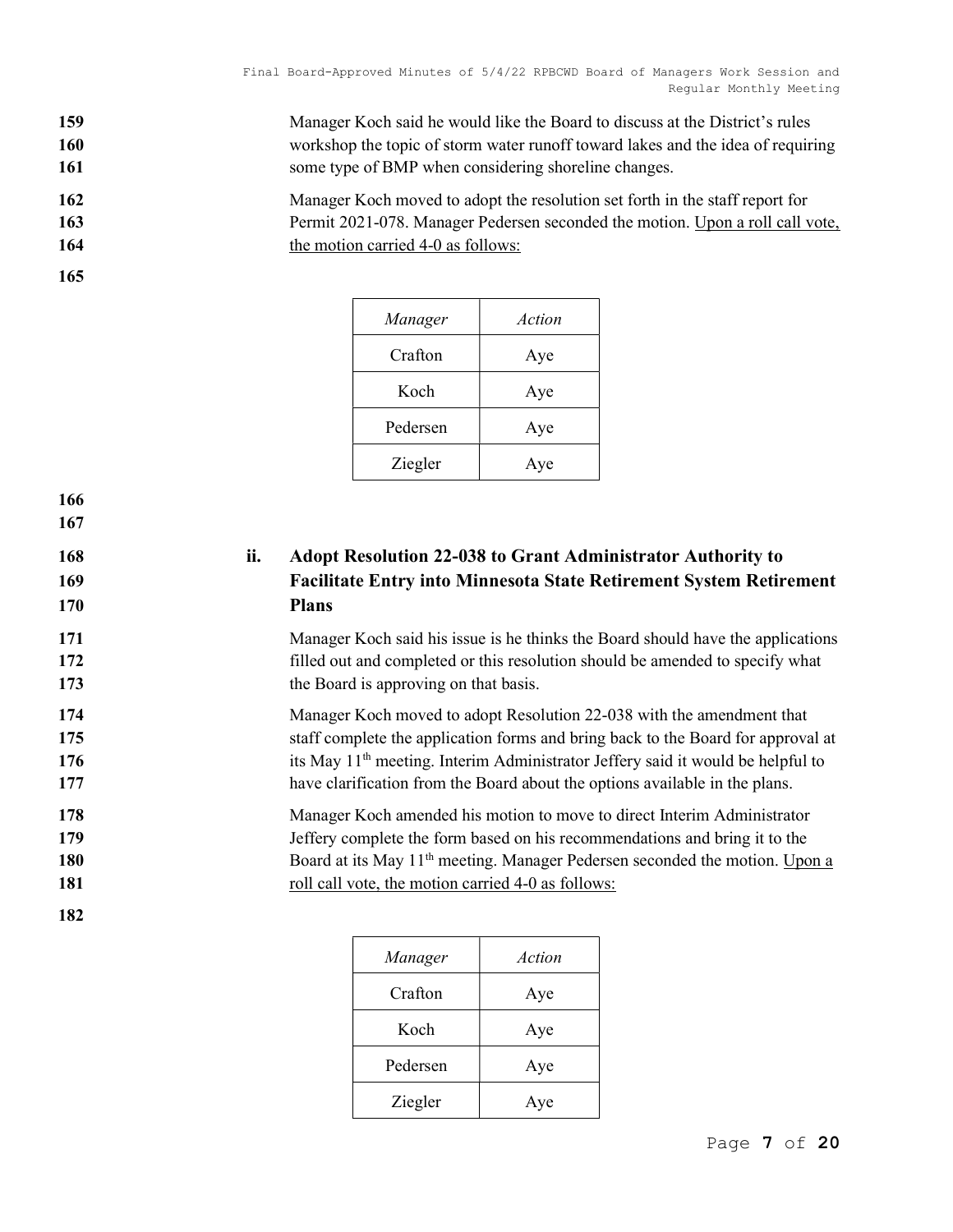# 184 iii. Adopt Resolution 22-039 to Enter into Agreement with Houston 185 Engineering to Develop MS4Front Grant Database Application and 186 Other Ancillary Services and Authorize Administrator to Sign.

Manager Koch asked if the District has a license agreement with Houston Engineering. Interim Administrator Jeffery said he and Legal Counsel reviewed 189 the Board's motion and the District's agreement with Houston Engineering. Interim Administrator Jeffery said the amount approved by the Board only included the first year of SaaS. He said the District's license will expire this September or October.

- 193 Manager Koch moved to lay this item over until May  $11<sup>th</sup>$  so he can see the 194 original agreement and to direct Interim Administrator and Legal Counsel to 195 come back with the license agreement and a proposed amendment to make sure 196 it's within the District's control as to renewing this license agreement. He said 197 he would like to see this agreement come back to the District as an ongoing 198 license subject to the District's continuation and paying of the license fee.
- 199 Interim Administrator Jeffery asked Manager Koch what he would like to see in 200 the proposed amendment that is different from Task 1 in the current proposed 201 agreement. Manager Koch said more delineation so the agreement is more 202 definitive about functionality. Attorney Smith noted staff, not legal counsel, 203 will need to articulate the scope.

# 204 Manager Koch restated his motion to lay this item over until May  $11<sup>th</sup>$  and 205 direct staff and Legal Counsel to come back with documentation for the 206 **206** ongoing licensing of the software for the District's permit database and 207 delineation and agreement as to what Houston will provide as for the grant 208 database. Manager Crafton seconded the motion. Upon a roll call vote, the 209 motion carried 4-0 as follows:

| Manager  | Action |
|----------|--------|
| Crafton  | Aye    |
| Koch     | Aye    |
| Pedersen | Aye    |
| Ziegler  | Aye    |

211

210

183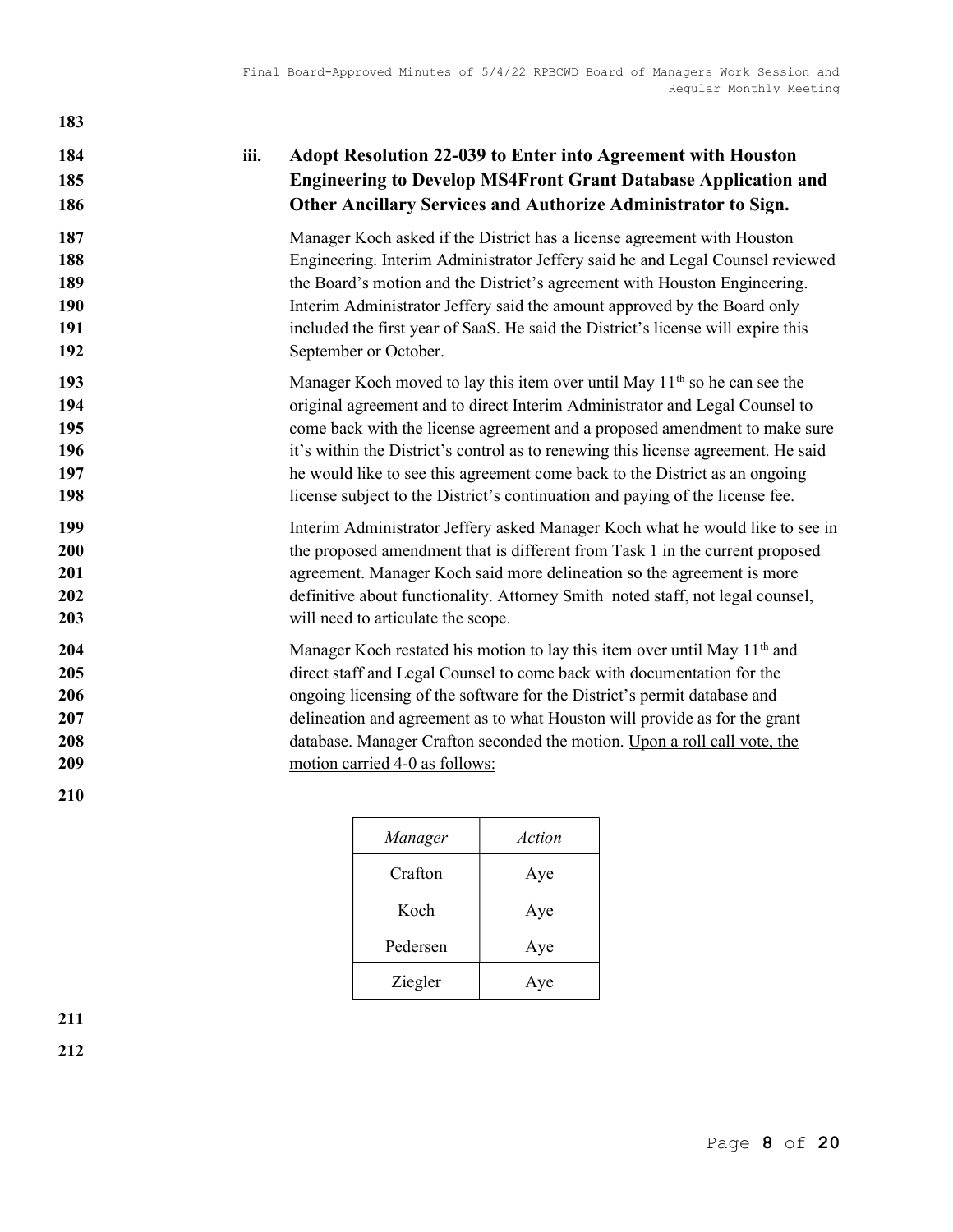# 213 iv. Approve Entering into a Cost-Share Agreement for \$6,008 for 214 Removal of Invasive Species and Restoration of Native Plant 215 Community and 3 Years of Professional Maintenance for Shoreline 216 Restoration (Parcel 1). 217 Manager Koch asked for confirmation regarding if the grant agreement provides 218 for 75% of costs of maintenance. Staff Forbes explained the District's cost 219 share is set up to provide up to 75% of maintenance for the first three years up 220 to a certain amount based upon the original grant. She displayed additional 221 information about the cost break down for this proposed cost-share project. 222 Manager Koch said he doesn't think the agreement matches the totals Staff 223 Forbes just displayed and he wants to make sure the right numbers are in the 224 contract. He commented going forward he thinks it would be good to reconsider 225 **item 5b because with notice**, the recipient could sell the place and the 226 maintenance could be stopped. He wondered if in the future the District should 227 consider requiring recipients to maintain it or get the buyers to agree to do it or 228 **pay the District back and not just let people walk away after the District gives** 229 them \$5,000. Manager Koch asked for having a form of resolution for 230 approving cost-share agreements. 231 Interim Administrator Jeffery said staff would like to present at a future meeting 232 232 a policy to the managers to adopt by resolution as to what the District's grant 233 program actually is. 234 Manager Koch moved to adopt resolution 22-042 to approve this cost-share 235 grant for the two parcels 17221 and 17225 Terry Pine Drive. Manager Pedersen 236 seconded the motion. 237 Attorney Smith added he thinks Legal Counsel reviewed one of the two cost-238 **Share agreements and it would be appropriate to have the understanding Legal** 239 Counsel will review the second agreement as well before it's executed. 240 Manager Koch made a friendly amendment to direct Legal Counsel to review 241 the second agreement for consistency. Manager Pedersen accepted the friendly 242 **amendment.** Upon a roll call vote, the motion carried 4-0 as follows: 243

| Manager  | Action |
|----------|--------|
| Crafton  | Aye    |
| Koch     | Aye    |
| Pedersen | Aye    |
| Ziegler  | Aye    |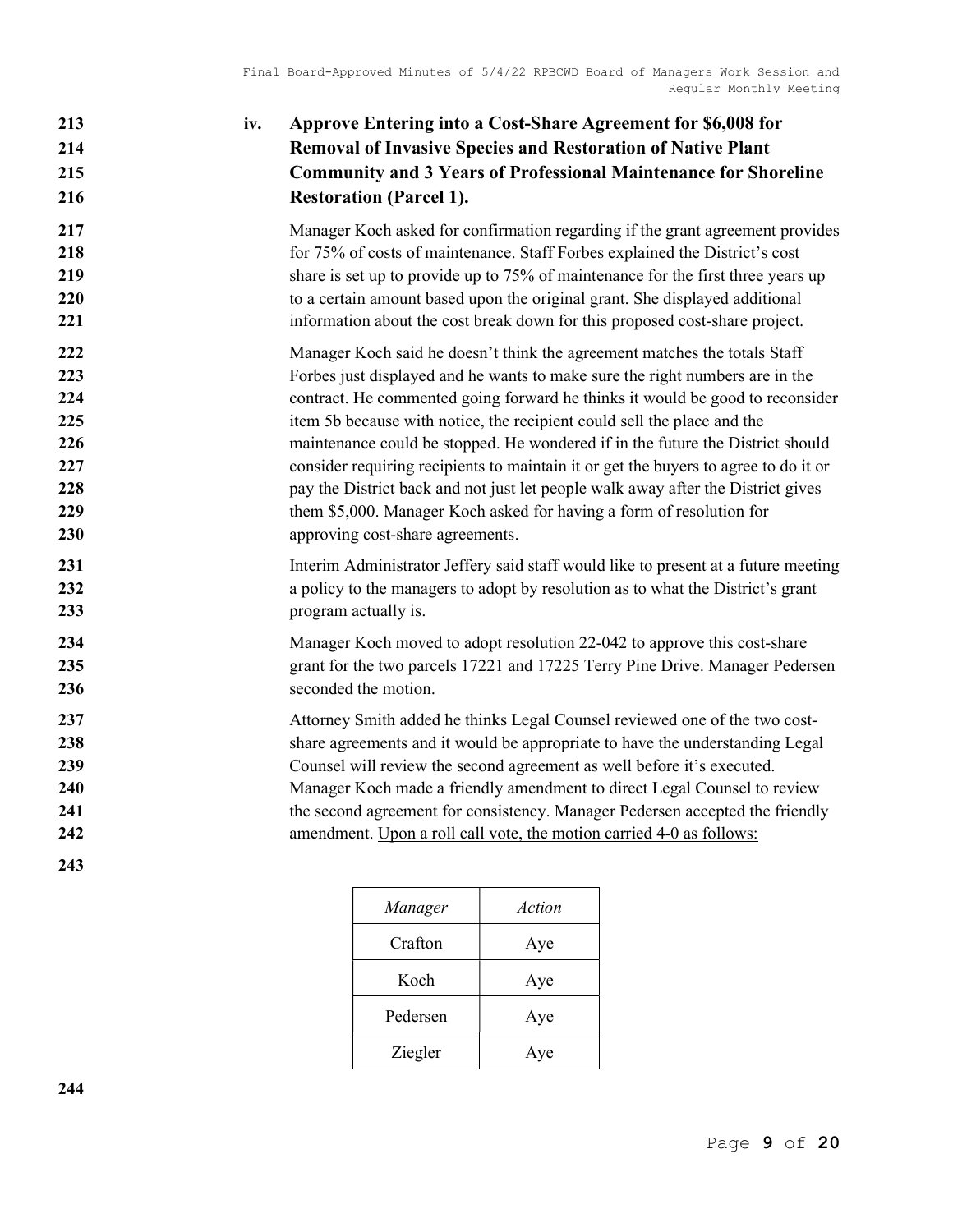| 245 | Approve Entering into a Cost-Share Agreement for \$6,008 for<br>v.                        |
|-----|-------------------------------------------------------------------------------------------|
| 246 | <b>Removal of Invasive Species and Restoration of Native Plant</b>                        |
| 247 | <b>Community and 3 Years of Professional Maintenance for Shoreline</b>                    |
| 248 | <b>Restoration (Parcel 2).</b>                                                            |
| 249 | [Item handled as part of agenda item 8v.]                                                 |
| 250 |                                                                                           |
| 251 | b. Accept March Treasurers' Report                                                        |
| 252 | Manager Crafton reported the report has been reviewed in accordance with the District's   |
| 253 | internal policies and procedures and she moved to accept the March Treasurer's Report.    |
| 254 | Manager Pedersen seconded the motion.                                                     |
| 255 | Manager Koch asked for details on a couple of the disbursements listed in the report.     |
| 256 | Interim Administrator Jeffery provided details. Manager Koch commented the report         |
| 257 | shows several budget items over the 25%, and he is asking if it's an aberration and will  |
| 258 | the District still be in budget on those items. Interim Administrator Jeffery and Manager |
| 259 | Crafton reviewed and commented on those items.                                            |
| 260 | Manager Koch commented he still has a problem with the reporting of the staff's Visa      |
| 261 | activity as Visa transaction, when it's really a transaction with another vendor.         |
| 262 | Upon a roll call vote, the motion carried 4-0 as follows:                                 |
| 263 |                                                                                           |

| Manager  | Action |
|----------|--------|
| Crafton  | Aye    |
| Koch     | Aye    |
| Pedersen | Aye    |
| Ziegler  | Aye    |

265

269

# 266 c. Approve Paying the Bills

267 Manager Crafton moved to pay the bills. Manager Pedersen seconded the motion. Upon 268 **a** roll call vote, the motion carried 4-0 as follows:

| Manager | Action |
|---------|--------|
| Crafton | Aye    |
| Koch    | Aye    |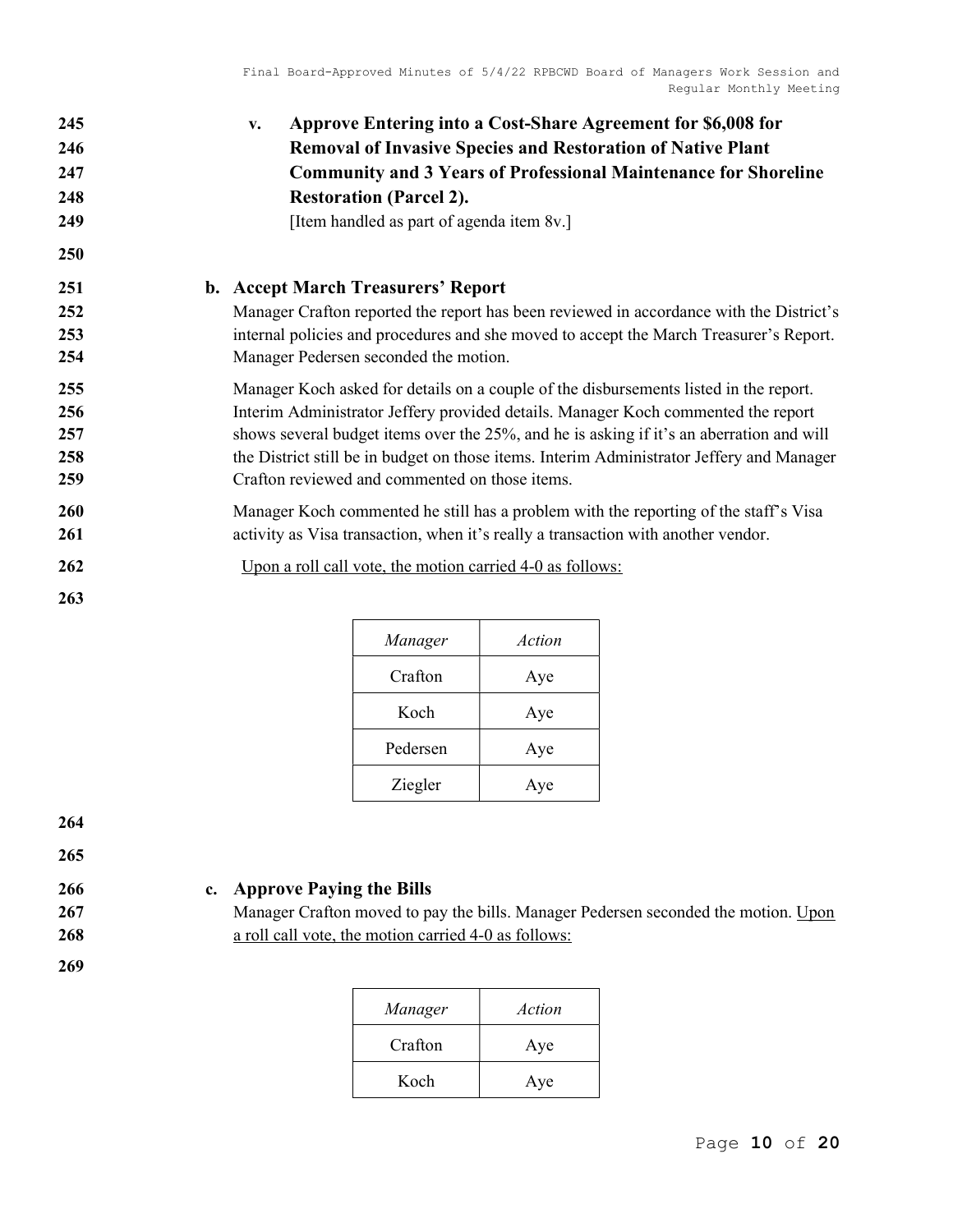| Pedersen | Aye |
|----------|-----|
| Ziegler  | Aye |

# 272 d. Adopt Resolution 22-040 to Enter into a Cost-Share Agreement for \$16,250 273 with Lake Riley Woods HOA for Installation and Three Years of 274 Professional Maintenance of a Native Shoreline Buffer

Interim Administrator Jeffery explained the Board granted the permit a meeting or two ago but waited to act on the cost-share grant until the applicant had gone through the 277 regulatory framework. He said the grant is for the buffer being installed, where rip rap is being removed and native vegetation is being planted.

279 Manager Pedersen moved to Enter into a Cost-Share Agreement for \$16,250 with Lake 280 Riley Woods HOA for Installation and Three Years of Professional Maintenance of a 281 Native Shoreline Buffer. Manager Crafton seconded the motion.

# 282 Manager Koch moved to amend the motion to include the motion is to adopt Resolution 283 22-040. Manager Pedersen and Manager Crafton accepted the friendly amendment.

285

| Manager  | Action |
|----------|--------|
| Crafton  | Aye    |
| Koch     | Aye    |
| Pedersen | Aye    |
| Ziegler  | Aye    |

286

## 287 e. Reconsider Variance from Rule B Regarding Floodplain Compensatory Storage 288 for Permit Application 2021-063 Reserve at Autumn Woods

Interim Administrator Jeffery announced Joe Jablonski and Josh Metzer from Lennar and consulting engineer Matt Blazer are here to speak to the matter. Interim Administrator Jeffery reported he and Engineer Sobiech met with Lennar and the consulting engineer after the District Board denied the variance and talked about the Board's concerns.

# 294 Mr. Jablonski shared a presentation about the proposed project's site design. He went 295 through the details, noting the original design proposed 102 lots and the revised design 296 reduced the number of lots to 86. Mr. Jablonski said 580 of 720 trees inventoried will be 297 preserved and 75% of the existing wetlands will be preserved. He stated the project will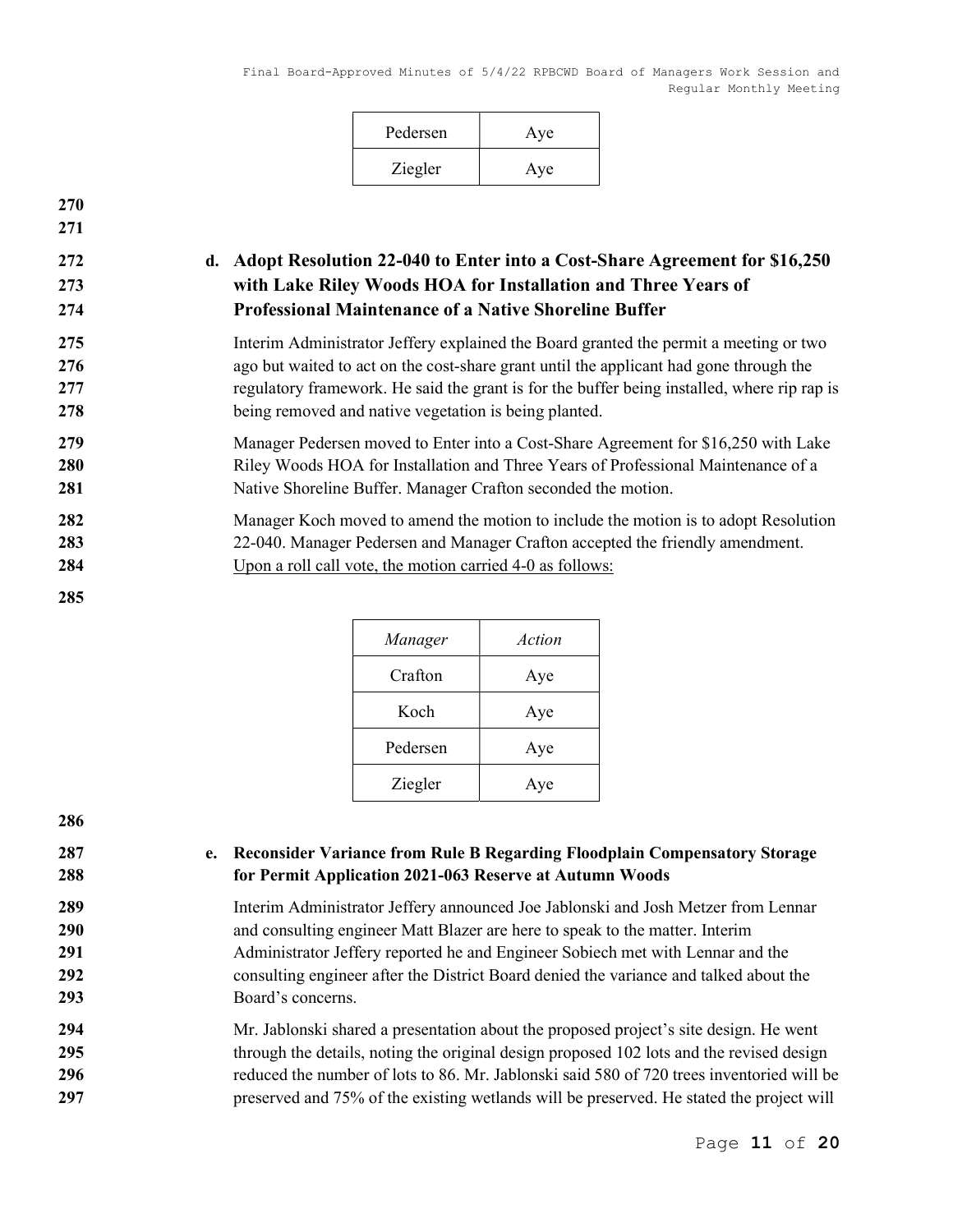- 298 impact just under two acres of wetlands and will restore two acres of wetlands. Mr. 299 Jablonski provided additional details about the proposed site plan, such as plans for a pedestrian trail, a park, and preservation of natural features on the site. He said 40% of 301 the site is remaining open space, and that excludes everything outside of the residential lots.
- Manager Crafton commented that her concern was the impact to the wetlands and if there would be any risk for wet basements with the houses located in the ephemeral wetlands. Mr. Metzer said he doesn't foresee an issue with those four or five lots. He explained the site plan has calculated the maximum amount of impervious surface lots would be permitted from mid roof line of the house to the rear property line. He said this community will be managed by the Jonathan Homeowners Association. Mr. Metzer said part of the project's permit is that the Jonathan HOA will sign an operations and maintenance agreement, which includes the monitoring of impervious surfaces on these 311 lots. He explained there will be disclosures included as part of the sale of these homes informing buyers of the limitations of hard cover.
- Manager Pedersen asked what the homeowners will be able to use as lawn in terms of what species. She said if Kentucky Blue Grass is used, it will use much more of the water resources to keep the lawns irrigated. Manager Pedersen talked about trying to save water. Mr. Foss said the plan is to sod with Kentucky Blue Grass. Manager Pedersen asked the project to consider using something with a deeper root system instead of a lawn grass that takes a lot of inputs to make it live. There was discussion 319 about the topsoil requirements.
- Manager Koch said it isn't currently within the District's purview to dictate what type 321 of grass the project includes. He said what is before the Board is consideration of variances and permits.
- Manager Koch moved to adopt the resolutions regarding the granting of the variances 324 set forth in the staff report for Permit 2021-063. Manager Ziegler seconded the motion. Manager Ziegler asked what type of the trees will be planted as part of the project. Mr. Foss said the plan includes not only ornamental trees but also story trees, native to the area as much as possible. Interim Administrator Jeffery said five species of native oaks are included in the tree plan. Manager Koch said he assumed the project had a tree plan, which was or will be reviewed by the City. Mr. Metzer responded yes, the City has 330 reviewed and approved the tree plan, and he read some of the tree species off the plan.
- Attorney Smith said Manager Koch asked whether the District's rules require a specific species of grass to be planted at the site, and the answer is the District's rules don't provide that requirement. Attorney Smith said he imagines if there are suggestions of alternative species that would be good for the site and be more sustainable, that the 335 applicant could consider them, even though it is not a matter of consideration regarding 336 the variance. Manager Koch remarked he views the Board's job is to follow its rules and 337 the law, and if a project qualifies by the District's rules, the Board is duty-bound to **approve it. He said if the Board decides its rules are inadequate, then the District can**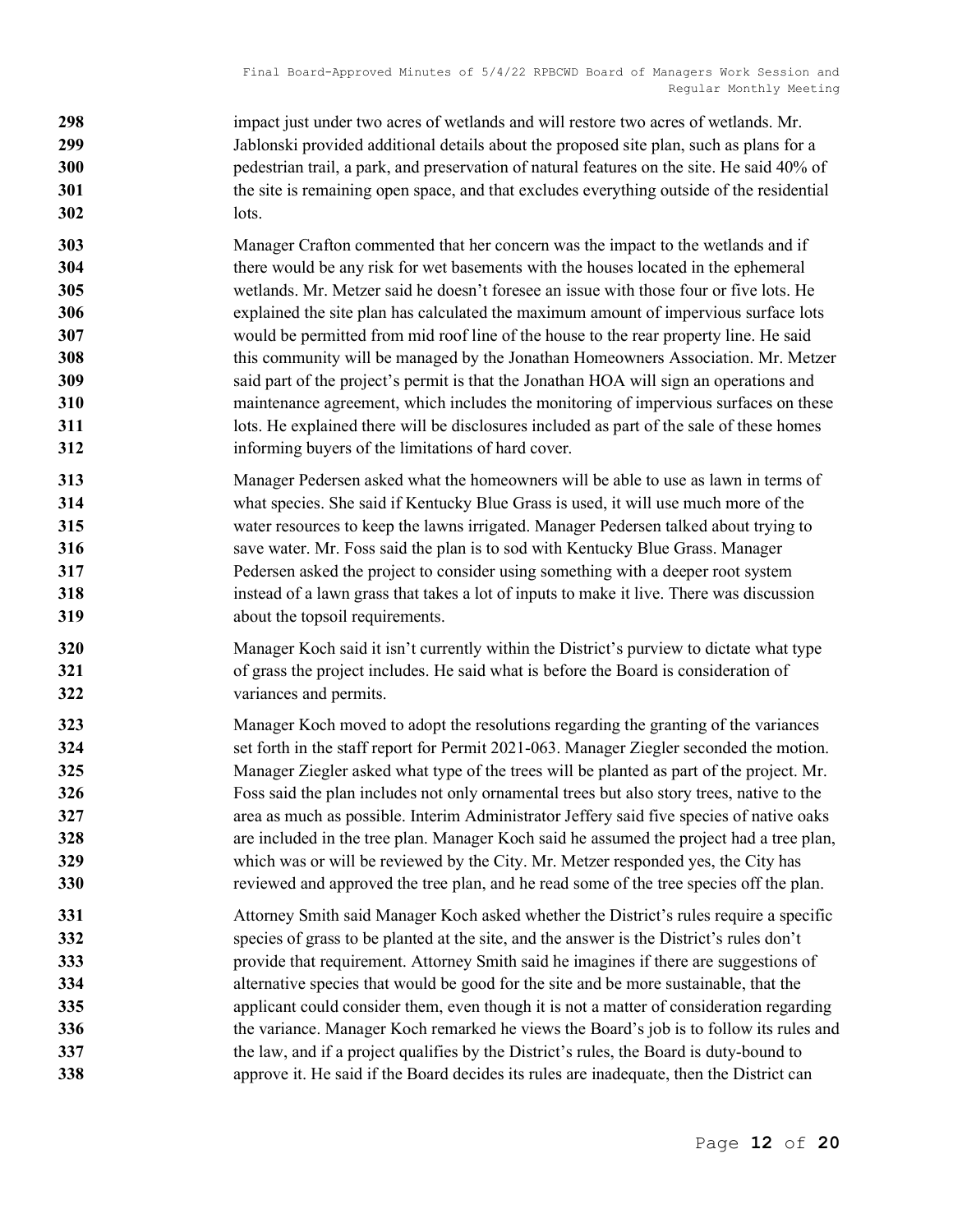339 consider changing them. Manager Koch said he has heard no legal justification for not 340 approving this variance.

341 Manager Pedersen said she'd like to challenge the developer to think about what they 342 could do to help improve the environment. She said enough progress isn't being made, 343 especially in consideration of climate change. She asked the developer to reconsider 344 trying to use something else for their lawn and consider putting in heritage species. 345 Manager Crafton suggested low-mow, which has deeper roots and is more sustainable.

- 346 Mr. Metzer said he will bring the suggestions of alternatives to Kentucky Blue Grass to 347 his team at Lennar. Manager Pedersen listed information resources for Mr. Metzer.
- 348 Upon a roll call vote, the motion carried 4-0 as follows:

| Manager  | Action |
|----------|--------|
| Crafton  | Aye    |
| Koch     | Aye    |
| Pedersen | Aye    |
| Ziegler  | Aye    |

350

355

349

# 351 Manager Koch moved to adopt the resolutions for the exception action set forth in the 352 staff report for permit 2021-063. Attorney Smith recollected the Board acted to approve 353 the exception at the previous Board meeting. Staff confirmed. Manager Koch withdrew 354 his motion.

356 f. Re-consider Permit Application 2021-063 Reserve at Autumn Woods as 357 Presented in the Proposed Action Section of the Permit Review Report 358 Manager Koch move to adopt the resolution set forth in the staff report for approving 359 permit 2021-063. Manager Ziegler seconded the motion. Upon a roll call vote, the 360 motion carried 4-0 as follows:

| Manager  | Action |
|----------|--------|
| Crafton  | Aye    |
| Koch     | Aye    |
| Pedersen | Aye    |
| Ziegler  | Aye    |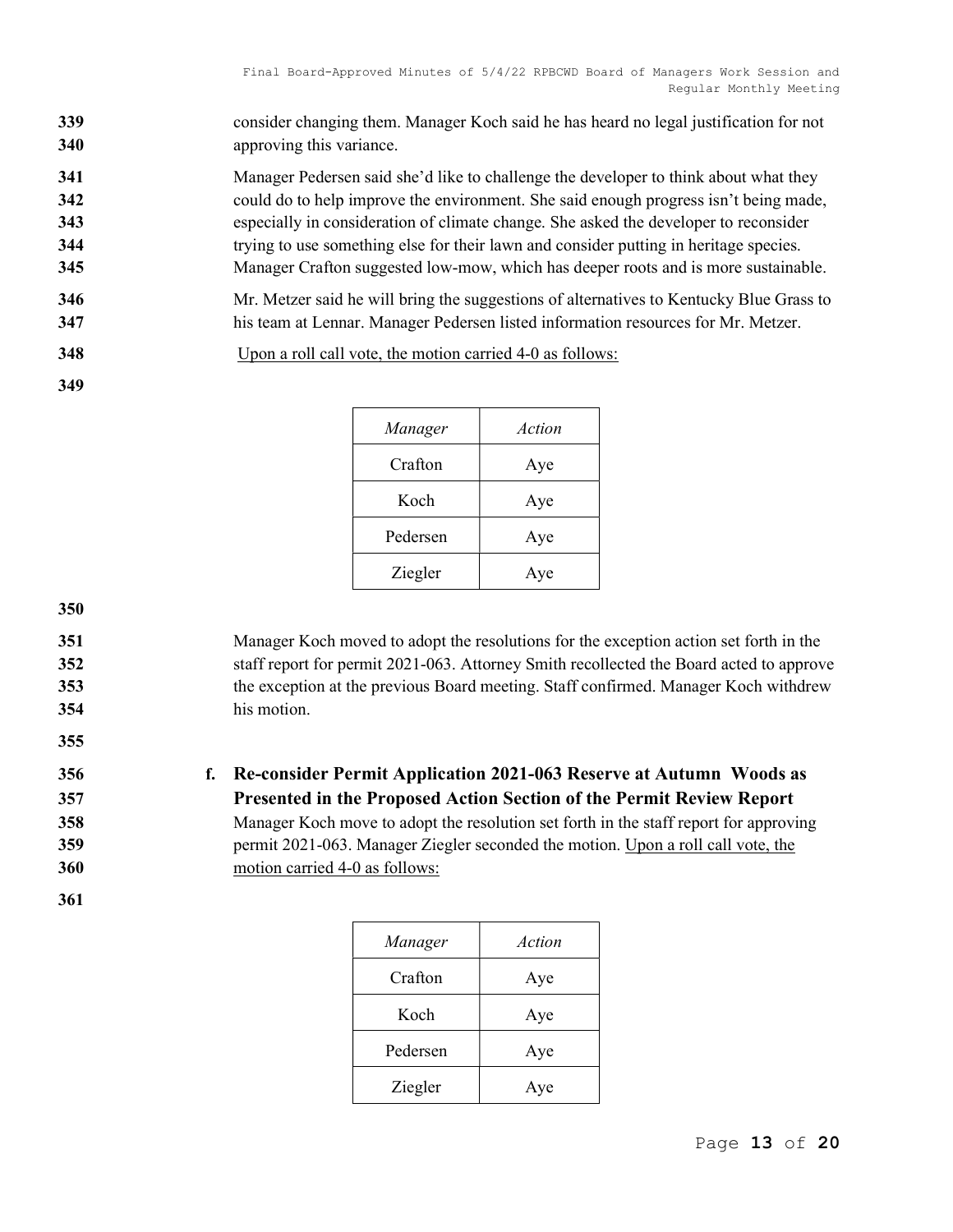# 364 g. Consider Variance for Permit 2021-079 Tonka-Woodcroft Street 365 Reconstruction Related to Minimum Buffer Width

366 Manager Koch moved to adopt the resolutions regarding the variance as set forth in the 367 permit review report for Permit 2021-079 and to incorporate the findings of the engineer 368 and applicant's engineer. Manager Pedersen seconded the motion. Upon a roll call vote, 369 the motion carried 4-0 as follows:

362

363

| Manager  | Action |
|----------|--------|
| Crafton  | Aye    |
| Koch     | Aye    |
| Pedersen | Aye    |
| Ziegler  | Aye    |

371

372

# 373 h. Approve Permit 2021-079 Tonka-Woodcroft Street Reconstruction as 374 Presented in the Proposed Board Action Section of the Permit Review 375 Report

Manager Koch moved to adopt the resolutions regarding the approval of the permits set forth in the permit review report for Permit 2021-079. Manager Pedersen seconded the motion. Interim Administrator Jeffery thanked the City of Minnetonka for its patience 379 with the process. Upon a roll call vote, the motion carried 4-0 as follows:

380

| Manager  | Action |
|----------|--------|
| Crafton  | Aye    |
| Koch     | Aye    |
| Pedersen | Aye    |
| Ziegler  | Aye    |

381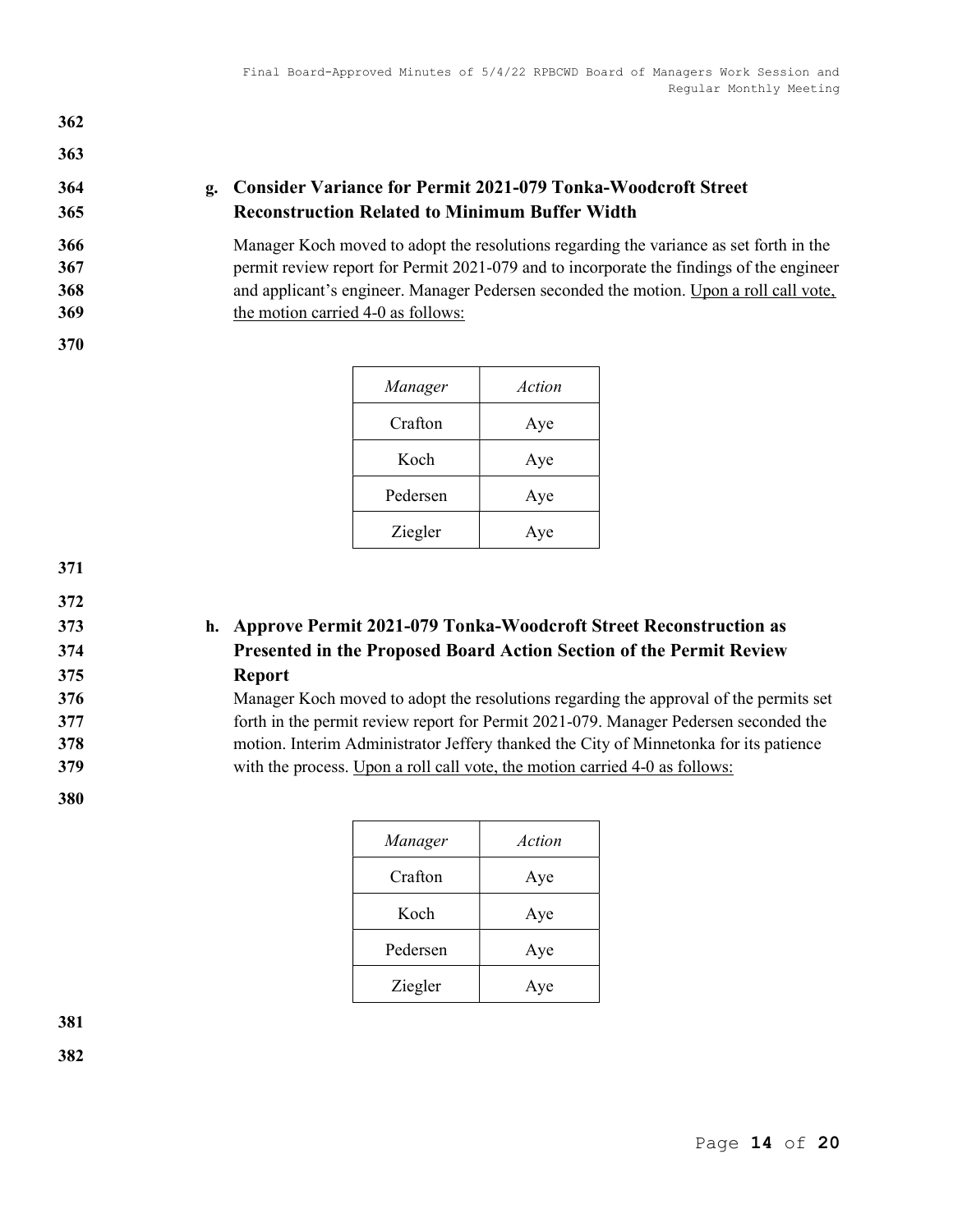# 383 i. Approve Modification for Permit 2018-016 Avienda as Presented in the Proposed Board Action Section of the Permit Review Report

Manager Koch asked for some history on this item. Engineer Sobiech explained the **permitionally approved a couple of times in the past.** He said the permit holder has met the conditions of approval. Engineer Sobiech provided a status update on 388 the permit holder's proposal to change the infiltration basin design to function as filtration basins, and he explained why. He said to provide abstraction on the site, the permit holder is proposing rain water harvesting and reuse. Engineer Sobiech said in addition to the change he just described, the permit holder is adding in the first phase of development. He said that development, the townhomes on the west side of the property, will also have rainwater harvest and reuse to meet the District's criteria.

- Engineer Sobiech said the District Engineer is recommending the Board approve an extension of time until July 1, 2023, as well as the permit modification for them to change the design to switch to filtration basins and rainwater harvesting and reuse and adding to the project the construction of the townhomes on the west side of the parcel.
- Manager Koch clarified that Engineer Sobiech has reviewed the changes and they comply with the District's rules. Engineer Sobiech replied that is correct.
- Manager Koch moved to adopt the proposed resolutions set forth in the staff report for Permit 2018-016. Manager Pedersen seconded the motion. Upon a roll call vote, the motion carried 4-0 as follows:

| Manager  | Action |
|----------|--------|
| Crafton  | Aye    |
| Koch     | Aye    |
| Pedersen | Aye    |
| Ziegler  | Aye    |

406 j. Adopt Resolution 22-041 to Enter into an Agreement with Peterson Companies and Authorizing Administrator to Execute the Agreement with Advice of Counsel.

Manager Koch said he had suggested some changes to the terms to Exhibit A. Interim Administrator said he forwarded those suggestions to Attorney Welch asking him to make that change. Interim Administrator Jeffery and Manager Koch explained the change.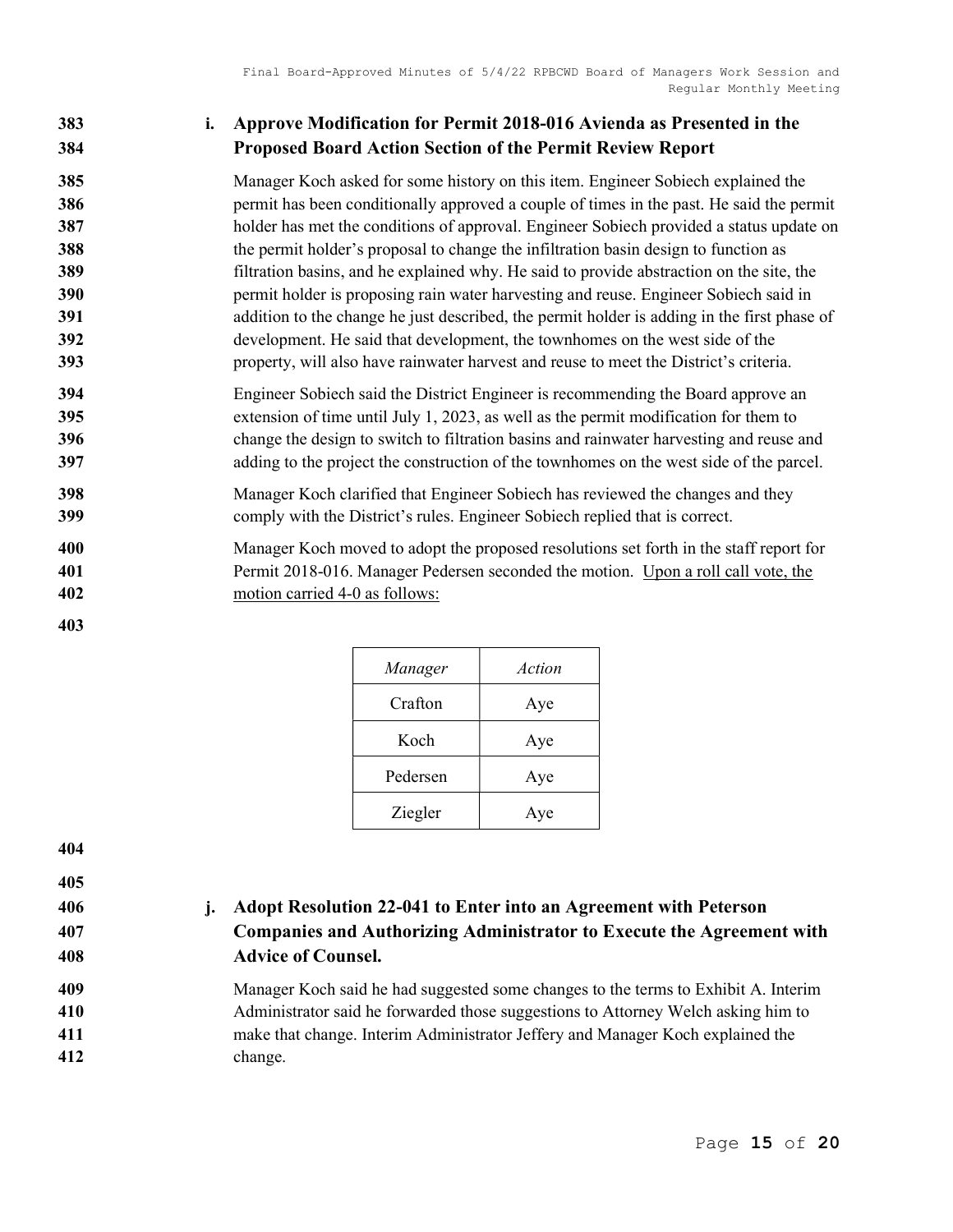- 413 Manager Koch moved to adopt Resolution 22-041 with the changes he recommended if 414 they meet the approval of Interim Administrator Jeffery and Legal Counsel. Manager 415 Pedersen seconded the motion.
- 416 Manager Crafton asked for details about the difficulties happening with this filtration 417 and reuse system. Interim Administrator Jeffrey provided details.
- 418 Upon a roll call vote, the motion carried 4-0 as follows:
- 419

| Manager  | Action |
|----------|--------|
| Crafton  | Aye    |
| Koch     | Aye    |
| Pedersen | Aye    |
| Ziegler  | Aye    |

421

# 422 k. Workplace Investigation Update (Closed Session)

423 Manager Pedersen moved for the Board to go into closed session for a preliminary 424 update on the workplace investigation. Manager Crafton seconded the motion. Upon a 425 roll call vote, the motion carried 4-0 as follows:

426

| Manager  | Action |
|----------|--------|
| Crafton  | Aye    |
| Koch     | Aye    |
| Pedersen | Aye    |
| Ziegler  | Aye    |

427

- 428 The Board moved into closed session at 8:55 p.m.
- 429 At 9:07 p.m. President Ziegler reconvened the public meeting. Manager Pedersen 430 moved to accept the contract with Kennedy & Graven. Manager Crafton seconded the 431 motion. Upon a roll call vote, the motion carried 4-0 as follows: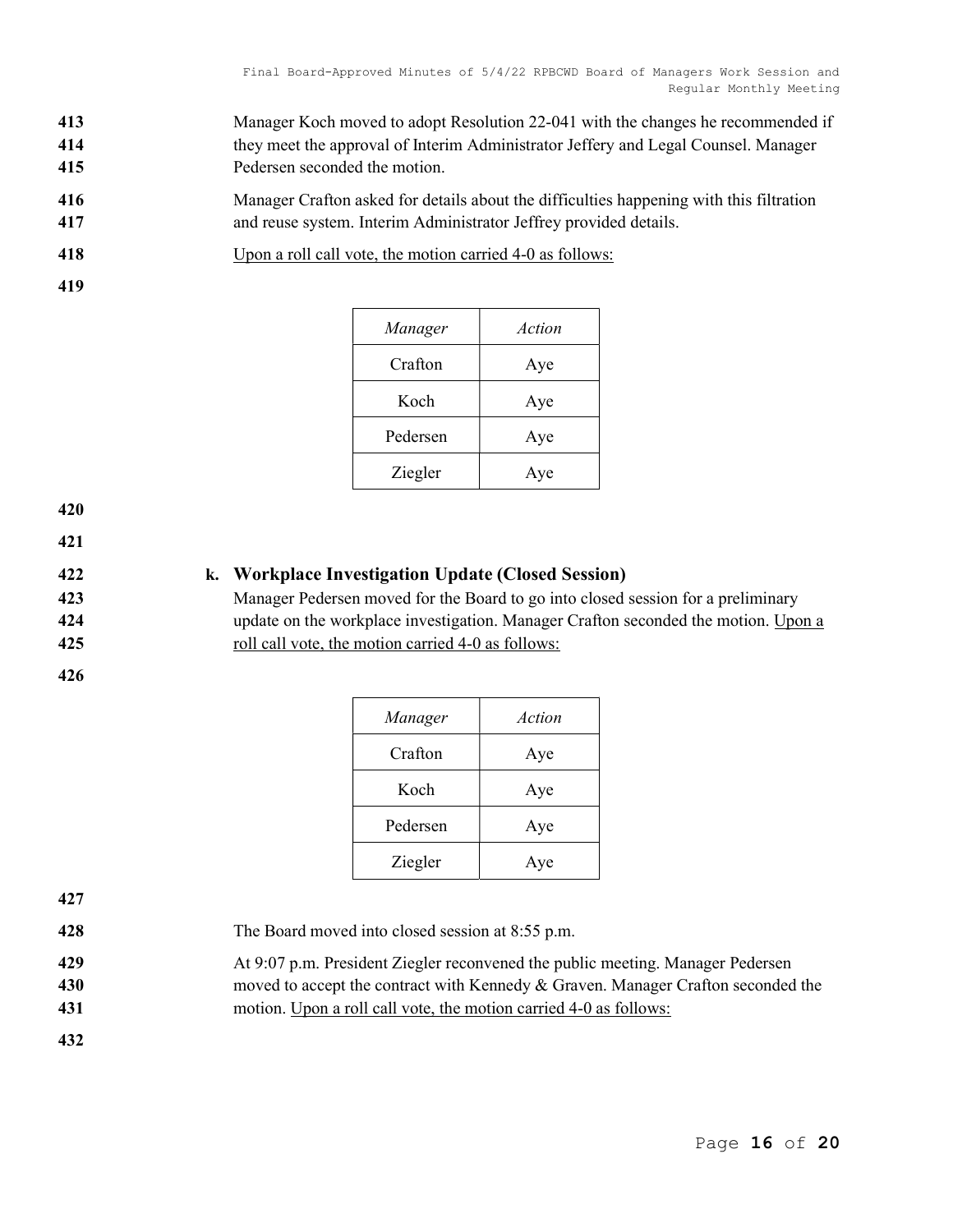| Manager  | Action |
|----------|--------|
| Crafton  | Aye    |
| Koch     | Aye    |
| Pedersen | Aye    |
| Ziegler  | Aye    |

#### 

#### 436 a. Staff Report and Engineer Report

9. Discussion Items

- Manager Koch said he would like the District to get a report from Imagine IT on their 438 view of the status of the District's security and procedures and what they've done. Manager Koch said he contacted the Carver County Sheriff and provided license plate numbers regarding some bow fishing or spear fishing on Lotus Lake. He commented on 441 the idea of a contest to spearfish carp.
- Manager Koch said the District needs to look into drone technology and Lidar technology and seriously consider using GoPro technology for in-field recordation. Interim Administrator Jeffery said staff will be getting a demonstration next week on drones.
- Manager Koch asked why Eurasian Watermilfoil isn't listed in the Lotus Lake vegetation management plan. Staff Maxwell stated the Lotus Lake Association applied for the Eurasian Watermilfoil permit, and the DNR didn't approve the permit. Interim Administrator Jeffery said staff will try to work with the homeowners this year to try and better coordinate what is going on with Eurasian Watermilfoil treatment.
- Manager Koch said regarding opportunity projects, he would like to see the Riley Creek section by Noble Hills get some real attention.
- Manager Koch said he would like the District to increase its annual monitoring of phosphorous on Lotus Lake in response to the District's findings of increased phosphorous in the shallow areas of Lotus Lake.

#### 456 b. Attorney Report

- Attorney Smith said he had no additional items to report.
-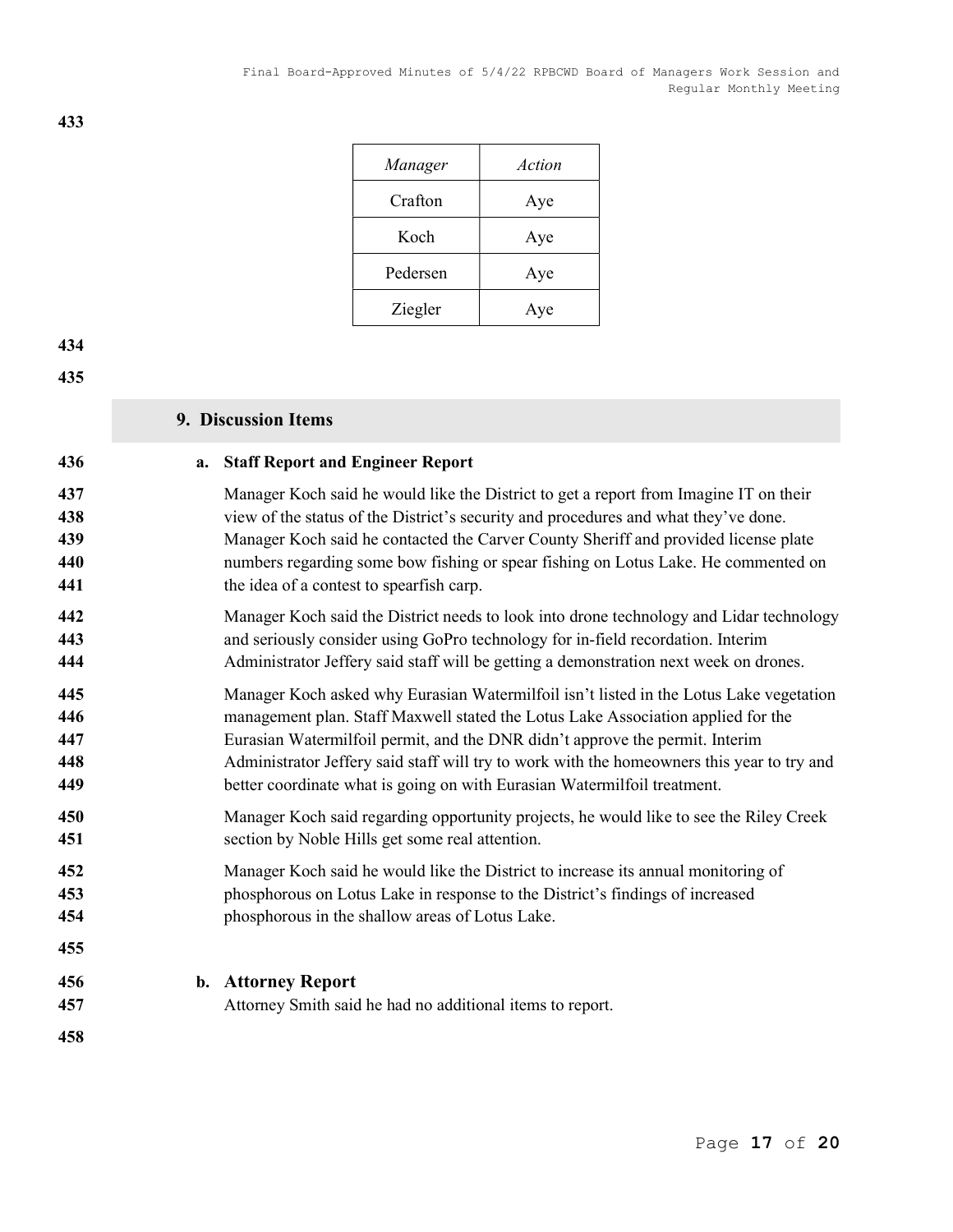| 459                             | <b>Engineer Report</b>                                                                                                                                                                                                                                                                                               |
|---------------------------------|----------------------------------------------------------------------------------------------------------------------------------------------------------------------------------------------------------------------------------------------------------------------------------------------------------------------|
| 460                             | c.                                                                                                                                                                                                                                                                                                                   |
| 461                             | Engineer Sobiech said he is looking forward to getting into the District's rules and being                                                                                                                                                                                                                           |
| 462                             | innovative.                                                                                                                                                                                                                                                                                                          |
| 463                             | d. Administrator Report                                                                                                                                                                                                                                                                                              |
| 464                             | i. Boardroom Furniture                                                                                                                                                                                                                                                                                               |
| 465                             | Interim Administrator Jeffery updated the Board on his inquiries to                                                                                                                                                                                                                                                  |
| 466                             | furniture providers. He said he will bring information to the Board at the                                                                                                                                                                                                                                           |
| 467                             | June or July Board meeting.                                                                                                                                                                                                                                                                                          |
| 468                             | ii. St. Hubert Education Partnership                                                                                                                                                                                                                                                                                 |
| 469                             | Interim Administrator Jeffery reported on meeting with the school's                                                                                                                                                                                                                                                  |
| 470                             | science department and District staff working with the science department                                                                                                                                                                                                                                            |
| 471                             | to help develop curriculum.                                                                                                                                                                                                                                                                                          |
| 472<br>473<br>474<br>475<br>476 | <b>GreenCorps Appointment</b><br>iii.<br>Interim Administrator Jeffery said the District was selected to have a<br>GreenCorps Appointment. He said the member will start in September<br>and work with the District through the following fall and will do soils<br>fieldwork and data collection among other tasks. |
| 477                             | iv. Non-compliance Status                                                                                                                                                                                                                                                                                            |
| 478                             | Interim Administrator Jeffery provided a status update. He said as the                                                                                                                                                                                                                                               |
| 479                             | District works through its rules update, the managers and staff will want                                                                                                                                                                                                                                            |
| 480                             | Attorney Welch to help develop a step-by-step protocol.                                                                                                                                                                                                                                                              |
| 481<br>482                      | <b>Consider Letter of Recommendation to LGU to Address Wake</b><br>v.<br><b>Boat Impacts</b>                                                                                                                                                                                                                         |
| 483                             | Interim Administrator Jeffery asked if the Board would like staff to                                                                                                                                                                                                                                                 |
| 484                             | prepare a letter of support for the Association in regard to evaluating their                                                                                                                                                                                                                                        |
| 485                             | surface water rules for wake boat management. Manager Pedersen and                                                                                                                                                                                                                                                   |
| 486                             | Manager Crafton supported the idea. Manager Koch said he is in favor of                                                                                                                                                                                                                                              |
| 487                             | a letter. The managers agreed by consensus that staff should prepare a                                                                                                                                                                                                                                               |
| 488                             | letter of support.                                                                                                                                                                                                                                                                                                   |
| 489                             | vi. Audit Update                                                                                                                                                                                                                                                                                                     |
| 490                             | Interim Administrator Jeffery reported he and Staff Bakkum met with the                                                                                                                                                                                                                                              |
| 491                             | auditor and uploaded documents requested by the auditor. He said he will                                                                                                                                                                                                                                             |
| 492                             | request the auditor come in and meet with the Board, and it seems so far                                                                                                                                                                                                                                             |
| 493                             | there will be no findings on late payments.                                                                                                                                                                                                                                                                          |
| 494                             |                                                                                                                                                                                                                                                                                                                      |
| 495<br>496                      | <b>Manager Report</b><br>е.<br>i. RPBCWD Fiscal Policies (LK)                                                                                                                                                                                                                                                        |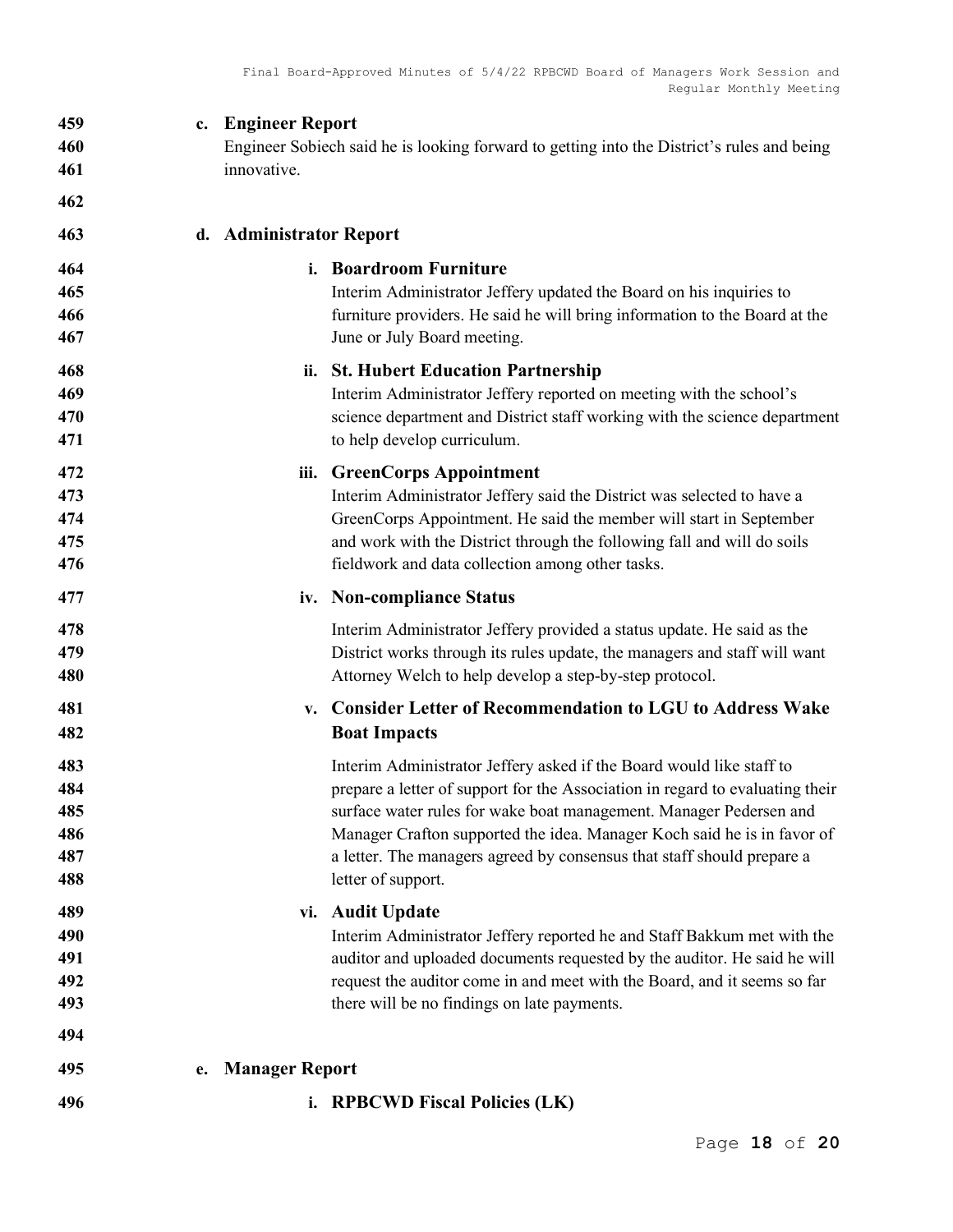| 497<br>498<br>499                      | Manager Koch said he doesn't think the District has nailed down its<br>approved fiscal policies and he thinks it's critical to do so. He wants to<br>make sure everyone is on the same page.                                                                                                                                                                                                                                                 |  |  |
|----------------------------------------|----------------------------------------------------------------------------------------------------------------------------------------------------------------------------------------------------------------------------------------------------------------------------------------------------------------------------------------------------------------------------------------------------------------------------------------------|--|--|
| 500<br>501<br>502<br>503               | President Ziegler asked about the timing for the Interim Administrator<br>and Engineer's discussion with the DNR regarding the Duck Lake Outlet<br>elevation. Interim Administrator Jeffery said the meeting is tomorrow,<br>and he and Engineer Sobiech will provide an update to the Board.                                                                                                                                                |  |  |
| 504<br>505<br>506<br>507<br>508<br>509 | ii. Open Meeting Law (LK)<br>Manager Koch asked for more direction from Attorney Smith about how<br>the managers and staff exchange information to not violate the open<br>meeting law. Attorney Smith said the short response is to funnel<br>communications through the Administrator. Attorney Smith said he can<br>provide more details as needed.                                                                                       |  |  |
| 510<br>511<br>512<br>513               | iii. Discuss Adoption of Agenda Protocol<br>Manager Koch said he would like a good process established for getting<br>things on the meeting agenda.                                                                                                                                                                                                                                                                                          |  |  |
| 514                                    | <b>Personnel Committee Report</b><br>f.                                                                                                                                                                                                                                                                                                                                                                                                      |  |  |
| 515                                    | i. February 16 <sup>th</sup> Meeting Summary                                                                                                                                                                                                                                                                                                                                                                                                 |  |  |
| 516<br>517<br>518<br>519<br>520<br>521 | Manager Pedersen said the Personnel Committee held a meeting on<br>Monday and minutes will be distributed later this month. She reported the<br>Committee discussed rewarding staff for the extra work taken on while<br>the Interim Administrator was on leave. She said the Committee would<br>like to look into resources regarding evaluating compensation, and the<br>Committee will have more information at the Board's next meeting. |  |  |
| 522                                    |                                                                                                                                                                                                                                                                                                                                                                                                                                              |  |  |
| 523                                    | <b>Governance Committee Report</b><br>g.                                                                                                                                                                                                                                                                                                                                                                                                     |  |  |
| 524                                    | i. April 8 <sup>th</sup> Meeting Summary                                                                                                                                                                                                                                                                                                                                                                                                     |  |  |
| 525<br>526<br>527                      | President Ziegler reported the Committee's meeting minutes are in the<br>Board packet.                                                                                                                                                                                                                                                                                                                                                       |  |  |
|                                        | <b>10. Informational Items</b>                                                                                                                                                                                                                                                                                                                                                                                                               |  |  |
| 528<br>529<br>530                      | No informational items were raised.                                                                                                                                                                                                                                                                                                                                                                                                          |  |  |